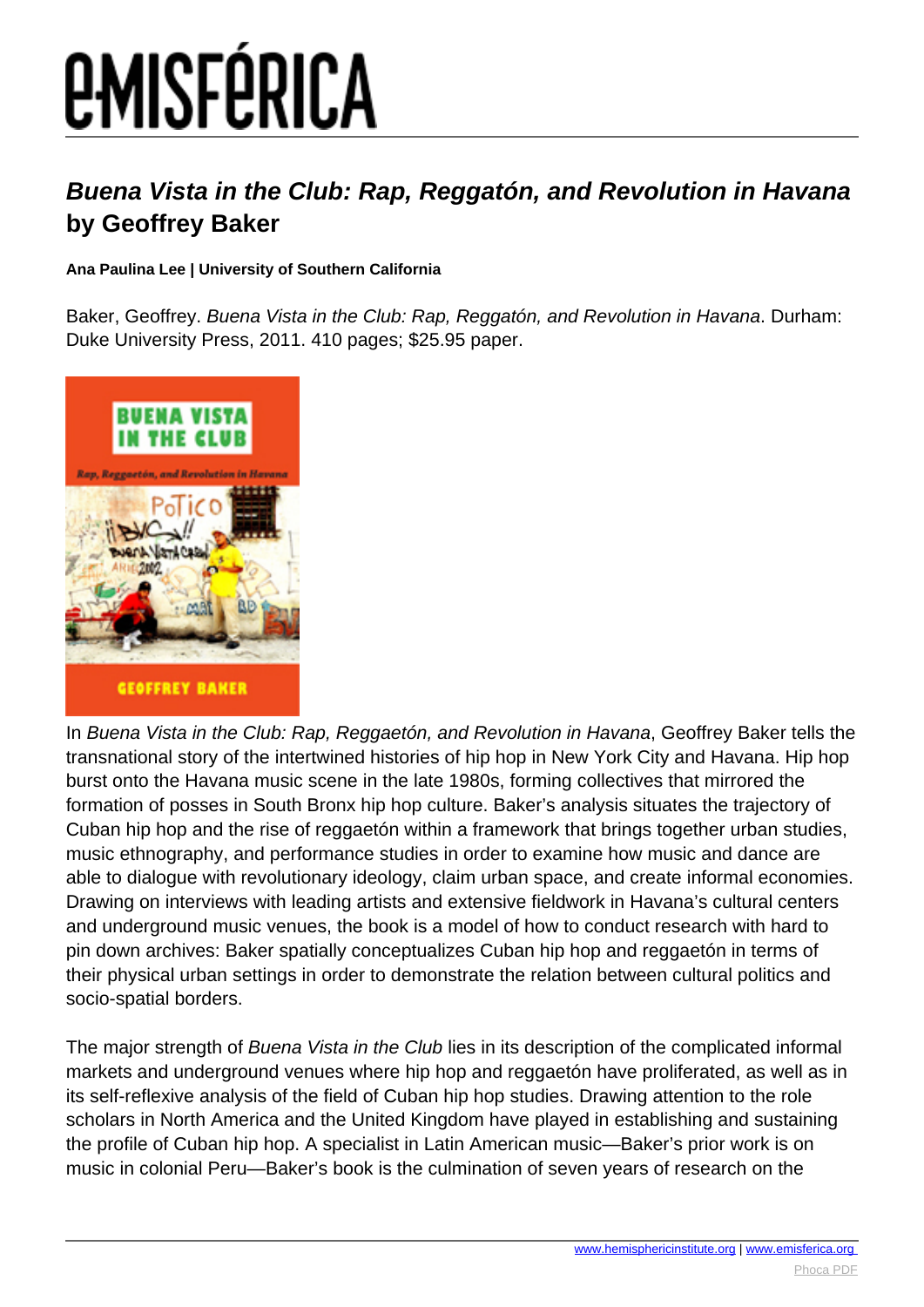## *EMISFÉRICA*

Cuban urban music scene. It gives a critical analysis of Cuban hip hop and offers a perspective on hip hop as a transnational movement, paying attention to the singularities and commonalities of the global phenomenon.

Buena Vista in the Club is divided into four sections. The first traces the institutionalization of Cuban hip hop, arguing that the relationship between hip hop and the Cuban state was not one of usurpation, cooptation nor appropriation. Rather, hip hop leaders and state officials held similar revolutionary ideologies that facilitated negotiations between practitioners, cultural officials and the state: hip hop artists played a central role in the formation of the state-run Cuban Rap Agency and participated directly in incorporating hip hop into the construction of national culture and identity. In analyzing how hip hop leaders such as Rodolfo Rensoli, Pablo Herrera, and Ariel Fernández negotiated a place for hip hop within Cuban national culture, Baker demonstrates that hip hop artists were protagonists in the construction of Cuban national identity. However, these same artists, while working with the government, used their lyrics to also critique its failure to uphold the promises of the revolution. Throughout this section, Baker unravels the relationship between Cuban hip hop and the political and economic environment of the Special Period, following the end of the Cold War, in dialogue with its U.S. precursor's culture of resistance within the context of the U.S. civil rights movement.

In section two, Baker discusses reggaetón's rise in popularity and charts its historical and cultural significance as a "body-centered" genre that transgresses linguistic norms as it is expressed through dance. He also discusses the political and academic agendas that prioritize hip hop over reggaetón because hip hop can be productively discussed as a movement that participates in upholding or reshaping national identity. Academic scholarship has paid little attention to reggaetón, largely because of its over-simplified, intentionally vulgar and repetitive lyrics. In his critical examination of the genre, Baker argues that the lyrics perform a deconstructive assault on language and demonstrate an ideological shift from hip hop to reggaetón. Whereas the hip hop generation saw their music as a mode to express resistance to the drastic changes in the socio-economic milieu, reggaetón's crude movements and absence of political dialogue reflect the sentiments of a generation who grew up in Cuba after the Special Period, in the "harsh new world" (166) marked by economic crisis and food scarcity.

The third section of Baker's study identifies the commonalities between the global manifestations of hip hop, in particular the historical reverberations of dissent that have taken shape in the context of unequal processes of urbanization. Hip hop movements in Rio de Janeiro, São Paulo, Paris, and Tokyo, like the South Bronx and Havana, emerged from divided urban spaces, or dual-cities. Pushing to expose or diminish socio-economic polarities in the urban setting, hip hop wordsmiths use their lyrics to shine light onto urban spatial inequalities that are demarcated by class and racialized boundaries. Through their lyrics, rappers remap a "hip hop cartography" that reimagines and connects marginal spaces thereby staking claim in the environments in which they reside.